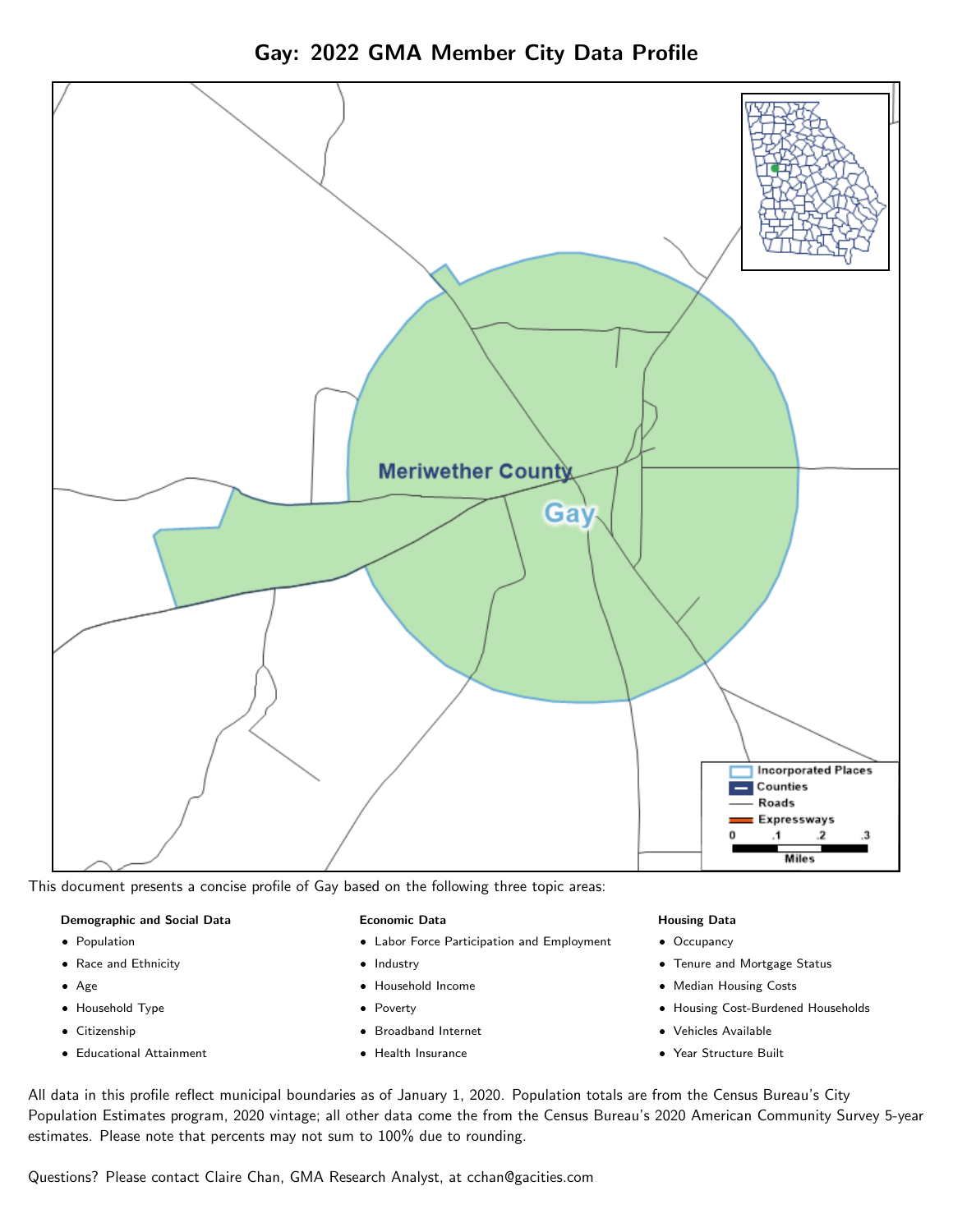## Gay: Demographic and Social





## **Citizenship**



Source: American Community Survey, 2020 5-year estimates, table B05002 Source: American Community Survey, 2020 5-year estimates, table B15002

#### Race and Ethnicity



Source: U.S. Census Bureau, City Population Estimates, 2020 vintage Source: American Community Survey, 2020 5-year estimates, table B03002

## Household Type



Source: American Community Survey, 2020 5-year estimates, table B01001 Source: American Community Survey, 2020 5-year estimates, table B11001

#### Educational Attainment



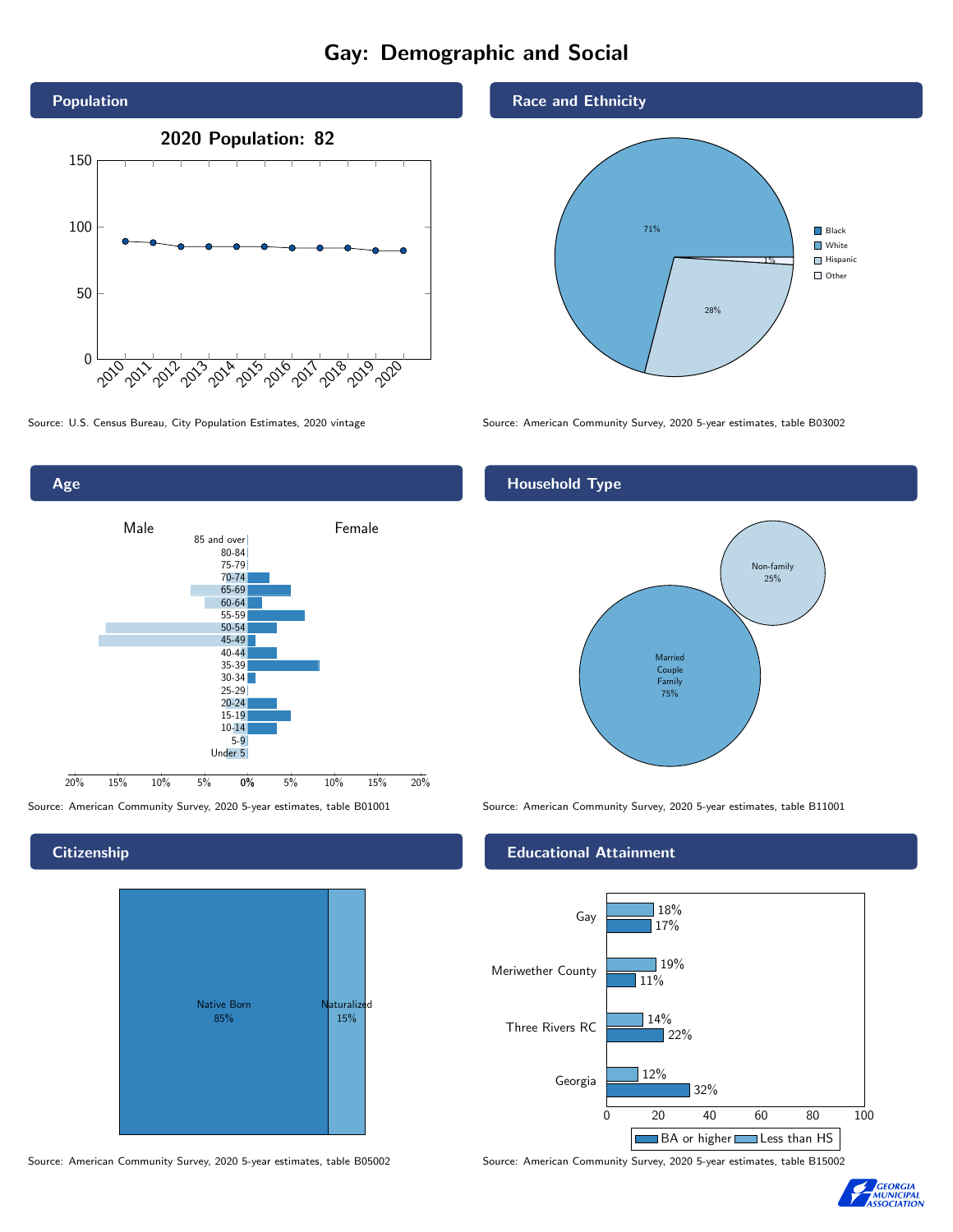# Gay: Economic



Source: American Community Survey, 2020 5-year estimates, table B23001 Note: Unemployment rate is based upon the civilian labor force.



Source: American Community Survey, 2020 5-year estimates, tables B19013 and B19025 Source: American Community Survey, 2020 5-year estimates, table B17010

Broadband Internet No 23% Yes 77%

## Industry

| Agriculture, forestry, fishing and hunting, and mining      | 10%   |
|-------------------------------------------------------------|-------|
| Construction                                                | 14%   |
| Manufacturing                                               | 27%   |
| <b>Wholesale Trade</b>                                      | 8%    |
| Retail Trade                                                | $2\%$ |
| Transportation and warehousing, and utilities               | $1\%$ |
| Information                                                 | $0\%$ |
| Finance and insurance, real estate, rental, leasing         | $0\%$ |
| Professional, scientific, mgt, administrative, waste mgt    | 5%    |
| Educational services, and health care and social assistance | 10%   |
| Arts, entertainment, recreation, accommodation, food        | 8%    |
| service                                                     |       |
| Other services, except public administration                | $7\%$ |
| Public administration                                       | 8%    |

Source: American Community Survey, 2020 5-year estimates, table C24030

### **Poverty**



#### Health Insurance



Source: American Community Survey, 2020 5-year estimates, table B28002 Source: American Community Survey, 2020 5-year estimates, table B18135